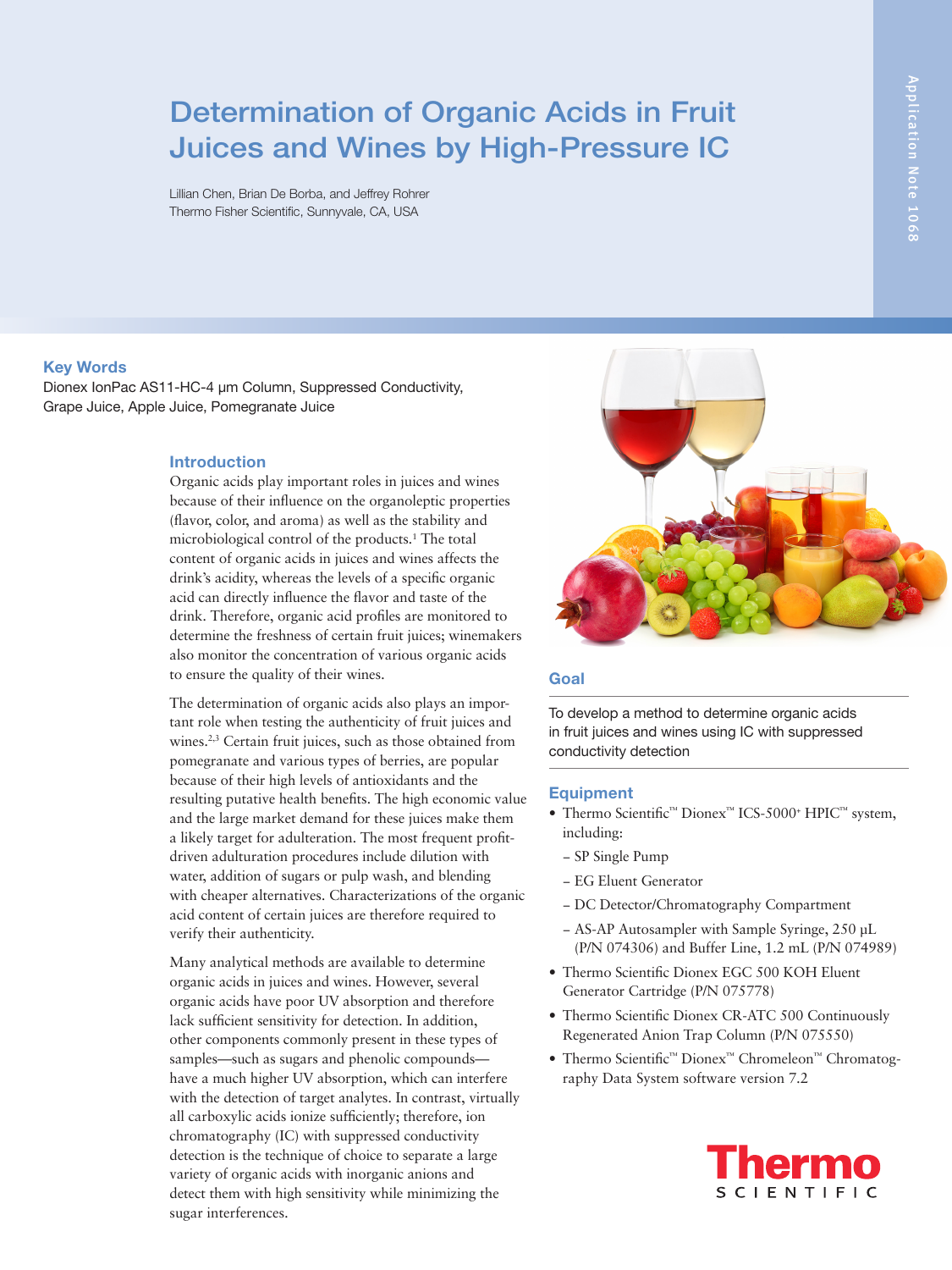# 2 **Reagents and Standards**

- Deionized (DI) water, Type I reagent grade, 18 MΩ-cm resistance or better
- D(+)-Galacturonic Acid Monohydrate, 99% (Fisher Scientific P/N AC22782)
- L(-)-Malic Acid, 99% (Fisher Scientific P/N AC15059)
- L-(+)-Tartaric Acid, Powder, Certified ACS, 99.0% (Fisher Scientific P/N A315)
- Citric Acid Anhydrous, Crystalline, USP (Fisher Scientific P/N A95)
- Methanol (CH<sub>3</sub>OH), Certified ACS,  $\geq$ 99.8% (Fisher Scientific P/N A412)

# **Consumables**

- Vial Kit, 10 mL, Polystyrene with Caps and Blue Septa (P/N 074228)
- Thermo Scientific™ Nalgene™ Syringe Filters, PES, 0.2 µm (Fisher Scientific P/N 09-740-61A)
- AirTite All-Plastic Norm-Ject™ Syringes, 5 mL, Sterile (Fisher Scientific P/N 14-817-28)
- Thermo Scientific™ Dionex™ OnGuard™ II RP Cartridges, 1 cc (P/N 057083)

# **Samples**

- Apple Juice
- Grape Juice
- White Grape Juice
- Pomegranate Juice
- Pomegranate/Blueberry Juice (Pomegranate 85%, Blueberry 15%)
- Merlot (Red Wine)
- Chardonnay (White Wine)
- White Zinfandel (Rosé Wine)

# **Conditions**

| System $1(9 \mu m)$    |                                                                                                                        |                                                                                                                       |           |  |  |  |
|------------------------|------------------------------------------------------------------------------------------------------------------------|-----------------------------------------------------------------------------------------------------------------------|-----------|--|--|--|
| Columns:               | Thermo Scientific <sup>™</sup> Dionex <sup>™</sup> IonPac <sup>™</sup> AS11-HC<br>Guard, $2 \times 50$ mm (P/N 052963) |                                                                                                                       |           |  |  |  |
|                        | (P/N 052961)                                                                                                           | Dionex IonPac AS11-HC Analytical, $2 \times 250$ mm                                                                   |           |  |  |  |
| Eluent Source:         |                                                                                                                        | Dionex EGC 500 KOH Eluent Generator Cartridge<br>with Dionex CR-ATC 500 Continuously<br>Regenerated Anion Trap Column |           |  |  |  |
| Eluent A:              | DI Water                                                                                                               |                                                                                                                       |           |  |  |  |
| Eluent B:              | CH <sub>3</sub> OH                                                                                                     |                                                                                                                       |           |  |  |  |
| Time (min)<br>$-2.000$ | KOH (mM)                                                                                                               | Time (min)<br>$-2.000$                                                                                                | B(%)<br>7 |  |  |  |
| 0.000<br>10.070        | 1<br>1                                                                                                                 | 0.000<br>19,000                                                                                                       | 7<br>7    |  |  |  |
| 10.071<br>24.000       | 1<br>15                                                                                                                | 20,000<br>30,000                                                                                                      | 10<br>10  |  |  |  |
| 24.010<br>35.000       | 15<br>27                                                                                                               | 31.000<br>33.000                                                                                                      | 7<br>7    |  |  |  |
| 40.000<br>44.000       | 60<br>60                                                                                                               | 33.010<br>44.000                                                                                                      | 0<br>0    |  |  |  |
| 44.010<br>45.000       | 1                                                                                                                      | 44.010<br>45.000                                                                                                      | 7         |  |  |  |

| Flow Rate:                                                                                                                                              | $0.4$ mL/min                                                                                                                                            |                                                                                                                                                                       |                                                               |  |  |  |
|---------------------------------------------------------------------------------------------------------------------------------------------------------|---------------------------------------------------------------------------------------------------------------------------------------------------------|-----------------------------------------------------------------------------------------------------------------------------------------------------------------------|---------------------------------------------------------------|--|--|--|
| Inj. Volume:                                                                                                                                            | $2.5 \mu L$                                                                                                                                             |                                                                                                                                                                       |                                                               |  |  |  |
| Detection:                                                                                                                                              | Suppressed Conductivity, Thermo Scientific™<br>Dionex™ ASRS™ 300 Anion Self-Regenerating<br>Suppressor <sup>™</sup> (2 mm),* 82 mA, external water mode |                                                                                                                                                                       |                                                               |  |  |  |
| System<br>Backpressure:                                                                                                                                 | ~2100 psi (1 mM KOH/7% CH <sub>3</sub> OH),<br>~2500 psi (60 mM KOH/10% CH <sub>3</sub> OH)                                                             |                                                                                                                                                                       |                                                               |  |  |  |
| Background<br>Conductance:                                                                                                                              |                                                                                                                                                         | $\sim$ 0.14–0.64 µS                                                                                                                                                   |                                                               |  |  |  |
| Noise:                                                                                                                                                  |                                                                                                                                                         | ~0.8-1 nS/min, peak-to-peak                                                                                                                                           |                                                               |  |  |  |
| Run Time:                                                                                                                                               | 47 min                                                                                                                                                  |                                                                                                                                                                       |                                                               |  |  |  |
|                                                                                                                                                         |                                                                                                                                                         | * Equivalent or improved results can be achieved on the Thermo Scientific <sup>™</sup><br>Dionex <sup>™</sup> AERS 500 Anion Electrolytically Regenerated Suppressor. |                                                               |  |  |  |
| System $2(4 \mu m)$                                                                                                                                     |                                                                                                                                                         |                                                                                                                                                                       |                                                               |  |  |  |
| Columns:                                                                                                                                                |                                                                                                                                                         | Dionex IonPac AS11-HC-4 µm Guard,<br>$2 \times 50$ mm (P/N 078036)                                                                                                    |                                                               |  |  |  |
|                                                                                                                                                         |                                                                                                                                                         | Dionex IonPac AS11-HC-4 µm Analytical,<br>$2 \times 250$ mm (P/N 078035)                                                                                              |                                                               |  |  |  |
| Eluent Source:                                                                                                                                          | Dionex EGC 500 KOH Eluent Generator Cartridge<br>with Dionex CR-ATC 500 Continuously<br>Regenerated Anion Trap Column                                   |                                                                                                                                                                       |                                                               |  |  |  |
| Eluent A:                                                                                                                                               | DI Water                                                                                                                                                |                                                                                                                                                                       |                                                               |  |  |  |
| Eluent B:                                                                                                                                               | CH <sub>3</sub> OH                                                                                                                                      |                                                                                                                                                                       |                                                               |  |  |  |
| Time (min)<br>$-2.000$<br>0.000<br>10.070<br>10.071<br>24.000<br>24.010<br>35.000<br>40.000<br>44.000<br>44.010<br>45.000<br>Flow Rate:<br>Inj. Volume: | KOH (mM)<br>1<br>1<br>1<br>1<br>15<br>15<br>27<br>60<br>60<br>1<br>1<br>0.4 mL/min<br>$2.5$ µL                                                          | Time (min)<br>$-2.000$<br>0.000<br>19.000<br>20.000<br>30.000<br>31.000<br>33.000<br>33.010<br>44.000<br>44.010<br>45.000                                             | B(%)<br>8<br>8<br>8<br>11<br>11<br>8<br>8<br>0<br>0<br>8<br>8 |  |  |  |
| Detection:                                                                                                                                              | Suppressed Conductivity, Dionex ASRS 300<br>Anion Self-Regenerating Suppressor (2 mm),*<br>82 mA, external water mode                                   |                                                                                                                                                                       |                                                               |  |  |  |
| System<br>Backpressure:                                                                                                                                 |                                                                                                                                                         | ~3900 psi (1 mM KOH/8% CH <sub>3</sub> OH),<br>$\sim$ 4800 psi (60 mM KOH/11% CH <sub>3</sub> OH)                                                                     |                                                               |  |  |  |
| Background<br>Conductance:                                                                                                                              | $-0.16 - 0.7 - \mu S$                                                                                                                                   |                                                                                                                                                                       |                                                               |  |  |  |
| Noise:                                                                                                                                                  | $\sim$ 0.6–0.9 nS/min, peak-to-peak                                                                                                                     |                                                                                                                                                                       |                                                               |  |  |  |
| Run Time:                                                                                                                                               | 47 min                                                                                                                                                  |                                                                                                                                                                       |                                                               |  |  |  |
|                                                                                                                                                         |                                                                                                                                                         |                                                                                                                                                                       |                                                               |  |  |  |

\* Equivalent or improved results can be achieved on the Thermo Scientific™ Dionex™ AERS 500 Anion Electrolytically Regenerated Suppressor.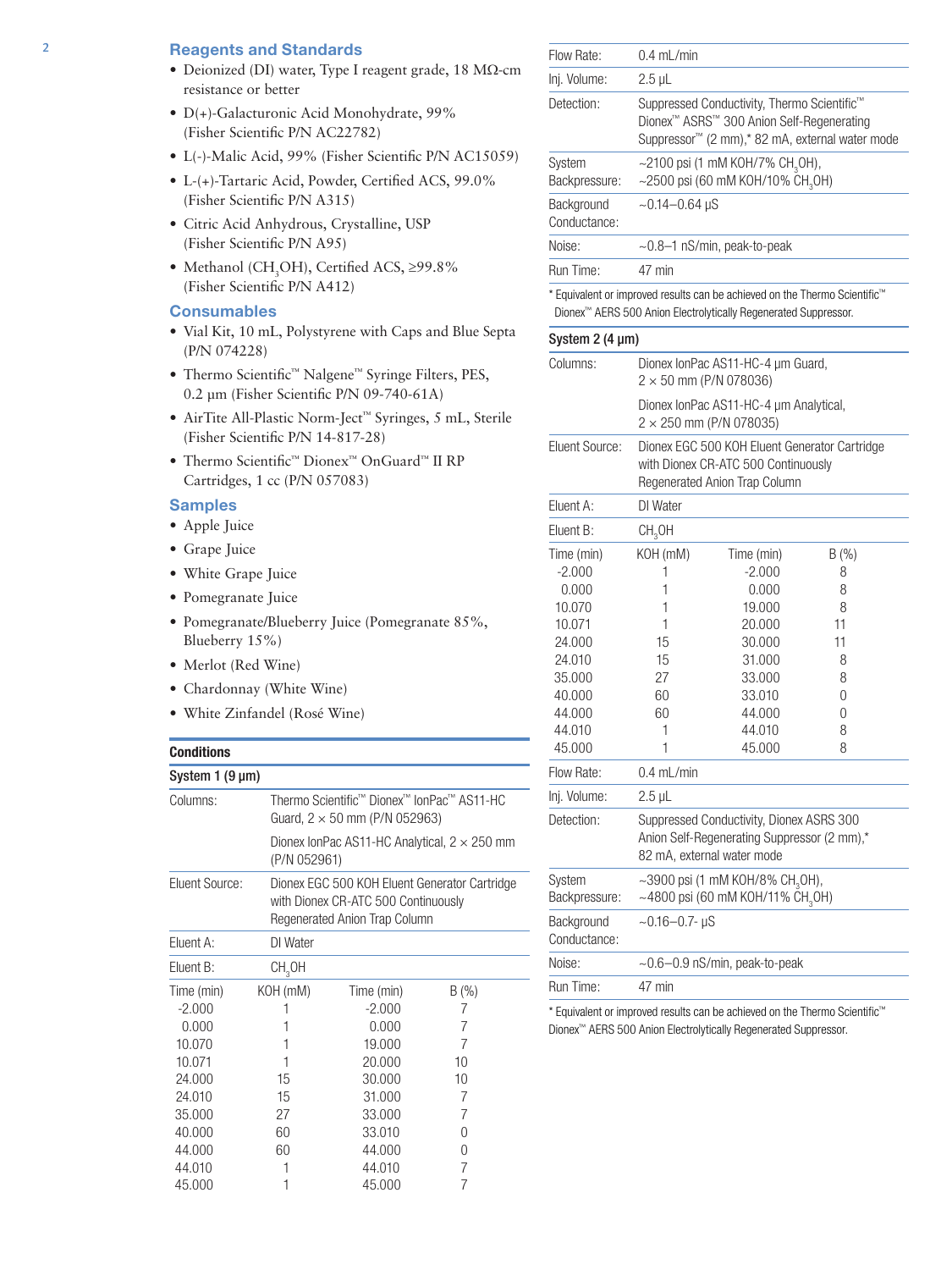# **Preparation of Solutions and Reagents** 3 **Stock Solutions of 29 Anions**

To prepare 1000 mg/L stock solutions of 29 inorganic and organic acid anions, use the compounds and masses listed in Table 1. To prepare a standard mixture, mix appropriate volumes of the 1000 mg/L stock solutions.

Table 1. Masses of compounds used to prepare 1 L of 1000 mg/L anion stock solutions.

| <b>Anion</b>    | <b>Compound</b>                                               | Mass (g) |
|-----------------|---------------------------------------------------------------|----------|
| Quinate         | Quinic Acid                                                   | 1.000    |
| Fluoride        | Sodium Fluoride                                               | 2.210    |
| Lactate         | Lactic Acid                                                   | 1.000    |
| Acetate         | Sodium Acetate                                                | 1.390    |
| Glycolate       | Glycolic Acid                                                 | 1.000    |
| Propionate      | Sodium Propionate                                             | 1.315    |
| Formate         | Sodium Formate                                                | 1.511    |
| Butyrate        | <b>Butyric Acid</b>                                           | 1.000    |
| Pyruvate        | Pyruvic Acid                                                  | 1.000    |
| Valerate        | Valeric Acid                                                  | 1.000    |
| Galacturonate   | Galacturonic Acid                                             | 1.098    |
| <b>Bromate</b>  | Sodium Bromate                                                | 1.179    |
| Chloride        | Sodium Chloride                                               | 1.648    |
| <b>Bromide</b>  | Sodium Bromide                                                | 1.288    |
| Nitrate         | Sodium Nitrate                                                | 1.371    |
| Glutarate       | Glutaric Acid                                                 | 1.000    |
| Succinate       | Succinic Acid                                                 | 1.000    |
| Malate          | Malic Acid                                                    | 1.000    |
| Malonate        | Malonic Acid                                                  | 1.000    |
| Tartrate        | <b>Tartaric Acid</b>                                          | 1.000    |
| Maleate         | Maleic Acid                                                   | 1.000    |
| Sulfate         | Sodium Sulfate                                                | 1.479    |
| Fumarate        | Fumaric Acid                                                  | 1.000    |
| Oxalate         | Sodium Oxalate                                                | 1.522    |
| Phosphate       | Potassium Phosphate,<br>Monobasic                             | 1.433    |
| Citrate         | Citric Acid                                                   | 1.000    |
| Isocitrate      | <b>DL-Isocitric Acid Trisodium</b><br>1.306<br>Salt Dihydrate |          |
| cis-Aconitate   | cis-Aconitic Acid                                             | 1.000    |
| trans-Aconitate | trans-Aconitic Acid                                           | 1.000    |

# **Working Standard Solutions**

Dilute 1000 mg/L galacturonate stock solution to prepare 2, 5, 10, 20, 50, 100, and 200 mg/L standards. Dilute 1000 mg/L malate stock solution to prepare 2, 5, 10, 20, 50, 100, 200, and 500 mg/L standards. Dilute 1000 mg/L tartrate stock solution to prepare 2, 5, 10, 20, 50, 100, and 200 mg/L standards. Dilute 1000 mg/L citrate stock solution to prepare 1, 2, 5, 10, 20, 50, 100, and 200 mg/L standards.

#### **Sample Preparation**

Dilute fruit juice samples 1:20 and filter through a Nalgene syringe filter prior to analysis.

Dilute wine samples 1:20 and filter through a Dionex OnGuard II RP cartridge prior to analysis. Prepare the Dionex OnGuard II RP cartridge before use by flushing it first with 5 mL of methanol and then with 10 mL of DI water with maximum flow rate of 4 mL/min. After filling a 5 mL syringe with sample, push the first 3 mL through the cartridge into a waste container and collect the next 2 mL for injection.

# **Recovery Study**

For fruit juice samples, spike the appropriate amount of stock solutions into the samples during the 1:20 dilution before the filtration described above.

For wine samples, spike the appropriate amount of stock solutions into the samples during the 1:20 dilution. Then filter the spiked samples through a Dionex OnGuard II RP cartridge before injection.

# **System Preparation and Configuration**

Install and configure the Dionex AS-AP Autosampler in Push Mode. Follow the instructions in the Dionex AS-AP Autosampler Operator's Manual (Document No. 065361) to calibrate the sample transfer line to ensure accurate and precise sample injections.

Prepare the Dionex ASRS 300 Anion Self-Regenerating Suppressor for use by hydrating the internal membrane. Push 3 mL of DI water through the Eluent Out port and 5 mL of DI water through the Regen In port.

Note: Allow the suppressor to sit for 20 min to ensure complete hydration before installing it in the system. Also note that when methanol is added to the eluent stream, the suppressor must be operated in the External Water mode.

Configure the pressurized water reservoirs to supply external water for suppressor regeneration. Use at least two 4 L bottles plumbed in tandem to ensure uninterrupted external water delivery. Fill the reservoirs with DI water and apply 5–15 psi to the reservoir to deliver DI water through the regenerant channel. Ensure that the cap of the reservoir is sealed tightly. For more information on installation and operation of the Dionex ASRS 300 Anion Self-Regenerating Suppressor, consult the product manual (Document No. 031956).

Condition the Dionex EGC 500 KOH cartridge before first use by running 50 mM KOH at 1 mL/min for 45 min. For more information on installation and operation of the Dionex EGC 500 KOH cartridge, consult the product manual (Document No. 065018-04).

Install the Dionex IonPac AG11-HC-4 µm Guard  $(2 \times 50 \text{ mm})$  and the Dionex IonPac AS11-HC-4 µm Analytical  $(2 \times 250 \text{ mm})$  columns in the lower compartment of the DC detector. After connecting the inlet of the column, pump 30 mM KOH through the column with the outlet directed to waste for at least 30 min before connecting the column outlet to the suppressor using 0.005 in. i.d. PEEK tubing. Keep the lengths of the connective tubing to a minimum.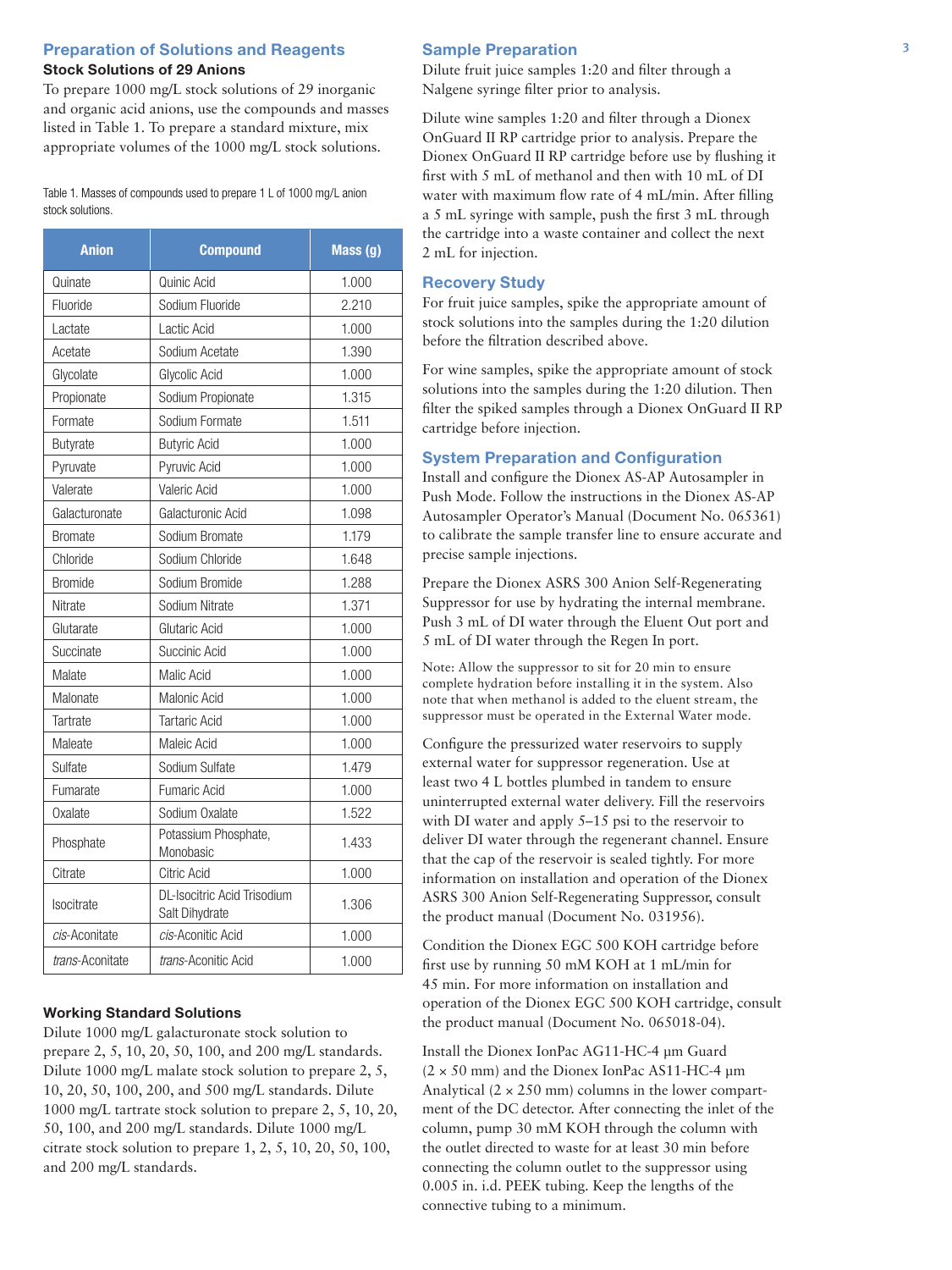4 After configuring the system, pump  $8\%$  CH<sub>3</sub>OH (92%) Eluent A, 8% Eluent B) through the Dionex EGC 500 KOH cartridge at 0.4 mL/min, set the KOH concentration at 1 mM, and set the suppressor current at 82 mA. Allow the system to equilibrate for at least 30 min before injection.

# **Results and Discussion**

# **Summary**

In this study, the determination of organic acids in juices and wines was demonstrated using a Dionex ICS-5000+ system. The efficient separation was achieved on a Dionex IonPac AS11-HC-4 µm column set, a high-resolution high-capacity anion-exchange product designed to resolve a large number of organic acids and inorganic anions using hydroxide gradient elution. The Dionex EGC 500 KOH eluent generator cartridge produced high-purity KOH, which ensured the excellent reproducibility of the method. A solvent gradient of 8–11% CH<sub>3</sub>OH was added to the KOH eluent to improve the resolution of a few close-eluting peaks. The separated analytes were detected using suppressed conductivity detection.

#### **Separation**

The performance of the Dionex IonPac AS11-HC (9 µm) and Dionex IonPac AS11-HC-4 µm column sets were compared for separation of a standard mixture containing 29 inorganic and organic acids anions. The chromatographic conditions were individually optimized for the two column sets. Despite a difference in optimal CH<sub>3</sub>OH concentration for the two column sets, a similar strategy for the separation was applied to both column sets. A KOH gradient was used to separate anions of different degrees of retention with minimal background shift. The separation was further optimized with  $CH<sub>3</sub>OH$ , because the solvating power and hydrophobicity of the organic solvent can influence the retention mechanism and improve the resolution of coeluting species.<sup>4,5</sup> However, with the addition of CH<sub>3</sub>OH to the eluent stream, the suppressor had to be operated in the External Water mode. The use of CH<sub>3</sub>OH caused a small increase in retention time and a certain decrease in peak response.

A low eluent concentration (1 mM KOH) was used to separate the weakly retained anions, such as quinate, fluoride, lactate, acetate, and glycolate. Methanol was added to resolve acetate and glycolate, which would otherwise coelute. The eluent concentration was then gradually increased to elute more strongly retained anions. The percentage of CH<sub>3</sub>OH was increased to  $11\%$ at 20 min and remained at that level for 10 min, during which three previously coeluting groups of anions resolved, including nitrate, glutarate, succinate, and malate in the first group; malonate and tartrate in the second group; and fumarate and oxalate in the third group. To expedite the elution of late-eluting peaks, including phosphate, citrate, isocitrate, *cis*-aconitate, and *trans*-aconitate, no CH<sub>3</sub>OH was used from 33–44 min. The eluent condition was restored to the initial condition at 44 min to re-equilibrate the column prior to the next injection.

As shown in Figure 1, 30 anions were separated on the Dionex IonPac AS11-HC (9 µm) and Dionex IonPac AS11-HC-4 µm column sets with the same elution order, as both are high-capacity anion-exchange products with a similar selectivity and capacity. The Dionex IonPac AS11-HC column set is packed with 9 µm particles, whereas the Dionex IonPac AS11-HC-4 µm column set is packed with 4 µm particles. Because smaller particle sizes yield better overall peak efficiencies, the Dionex IonPac AS11-HC-4 µm column set offers much sharper peaks and thus improved resolution for close-eluting peaks.6 Significant improvements in resolution were observed among weakly retained monovalent anions, including lactate, acetate, and glycolate, formate and butyrate; as well as more strongly retained divalent anion pairs, such as succinate and malate, malonate and tartrate, and sulfate and fumarate. Therefore, the remainder of this study was conducted using the Dionex IonPac AS11-HC-4 µm column set.



Figure 1. The organic and inorganic anion standard on (A) the Dionex IonPac AS11-HC (complete conditions as shown for System 1 on page 2) and (B) the Dionex IonPac AS11-HC-4 µm columns (complete conditions as shown for System 2 on page 2).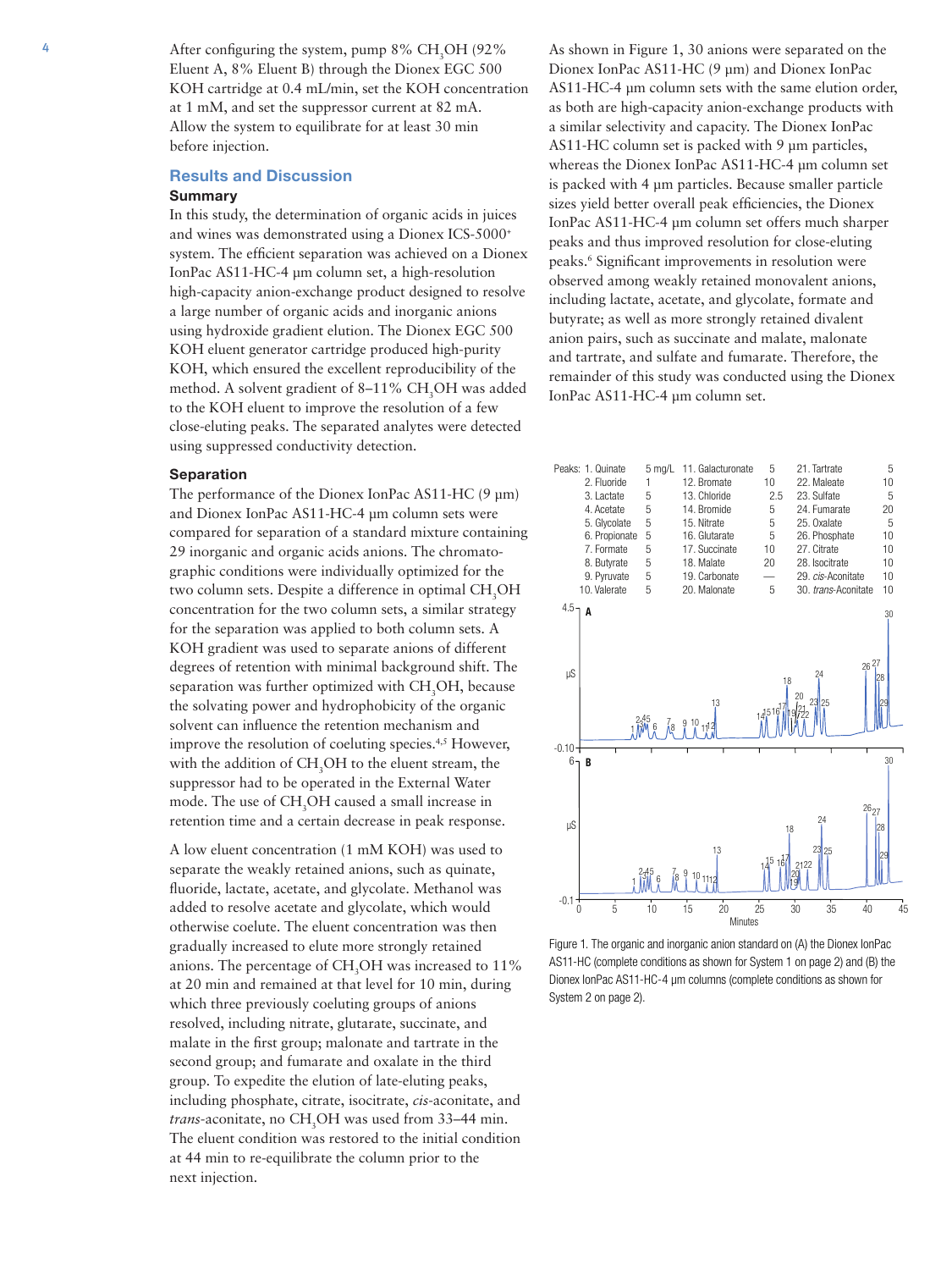# **Calibration, Limit of Detection, and Limit 5** Pomegranate juice is gaining great attention for its **5 5 of Quantitation**

In this study, four representative monovalent, divalent, and trivalent organic acids were selected for the calibration study. Galacturonate, malate, tartrate, and citrate are four of the major organic acids found in fruit juices and wines. Calibration curves with seven concentration levels ranging from 2 mg/L to 200 mg/L were constructed for galacturonate and tartrate. Calibration curves with eight concentration levels ranging from 2 mg/L to 500 mg/L and from 1 mg/L to 200 mg/L were constructed for malate and citrate, respectively.

Due to incomplete dissociation of these weak carboxylic acids at high concentrations, the calibration curves show deviation from linearity in the selected calibration ranges.<sup>7</sup> Therefore, the calibration plots of peak area versus concentration were fit using quadratic regression functions with coefficients of determination  $(r^2) > 0.999$ . To determine the limit of detection (LOD) and limit of quantification (LOQ), the baseline noise was first determined by measuring the peak-to-peak noise in a representative 1-min segment of the baseline where no peaks elute but close to the peak of interest. The LOD and LOQ were then calculated from the average peak height of five injections of 0.2 mg/L each of the standards. The results of the calibration, LOD, and LOQ are summarized in Table 2.

Table 2. Results of calibration, LOD, and LOQ of galacturonate, malate, tartrate, and citrate.

| <b>Analyte</b>    | Range<br>(mg/L) | <b>Coefficient of</b><br><b>Determination</b><br>$(r^2)^a$ | LOD <sup>b</sup><br>(mg/L) | LOO <sup>c</sup><br>(mg/L) |
|-------------------|-----------------|------------------------------------------------------------|----------------------------|----------------------------|
| Galacturonate     | $2 - 200$       | 0.9999                                                     | 0.069                      | 0.23                       |
| Malate            | $2 - 500$       | 0.9997                                                     | 0.041                      | 0.14                       |
| Tartrate          | $2 - 200$       | 0.9998                                                     | 0.053                      | 0.18                       |
| Citrate           | $1 - 200$       | 0.9997                                                     | 0.036                      | 0.12                       |
| $a$ Oundratio fit |                 |                                                            |                            |                            |

a Quadratic fit

 $b$  LOD = 3  $\times$  S/N

 $c$  LOQ = 10  $\times$  S/N

# **Sample Analysis**

A number of fruit juices and different wine samples were studied. The various organic acids were identified by comparing their retention times with those of the standards. The concentrations of all the anions were estimated using the 29-anion standard mixture, except for galacturonate, malate, tartrate, and citrate, which were accurately quantified from their respective calibration curves. As noted in the chromatograms of the selected samples, dissolved  $\mathrm{CO}_2$  appeared as the carbonate peak in all samples, but did not interfere with the peaks of interest.

perceived health benefits.<sup>8</sup> Because it is a high-value product, there is interest in authenticity testing for pomegranate juice. One of the common adulterants of pomegranate juice is grape juice, which can be added as a sweetener and coloring agent substitute for natural pomegranate color. One distinguishing difference is that tartaric acid is present in large amounts in grape juice but is either absent or present only in small quantities in pomegranate juice.<sup>9,10</sup>

Citric acid is the predominant organic acid found in large quantity in pomegranate juice, as reported in other studies.11,12 As shown in Figure 2, Chromatogram A, malic acid and citric acid are the main organic acids in the pomegranate juice sample. In comparison, the amount of tartaric acid is very low, indicating that this pomegranate juice is not adulterated with grape juice. Figure 2B shows the anionic profile of a pomegranate/ blueberry juice sample. Quinic acid is found in blueberry juices and, as shown in Figure 2, quinate is absent in pomegranate juice but is present in the pomegranate/ blueberry juice sample.13,14



Figure 2. (A) Pomegranate juice and (B) pomegranate/blueberry juice with a 5% signal offset applied (complete conditions as shown for System 2 on page 2).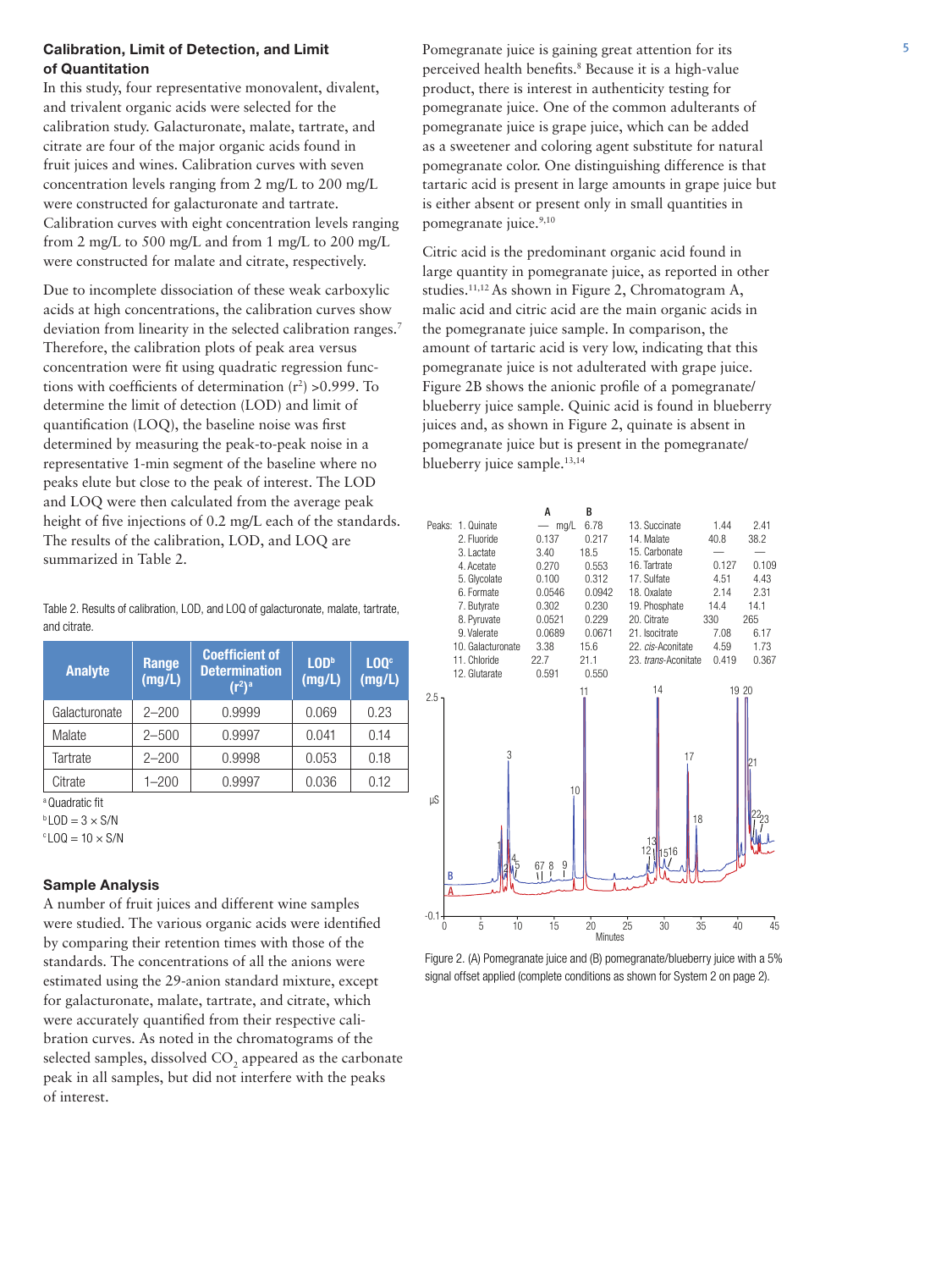6 In grape and white grape juices, malic acid, tartaric acid, and citric acid are the major acids (Figures 3 and 4). Among them, tartaric acid is the most abundant acid and its concentration is an important criterion for grape juice and wine stabilization.15 Compared to white grape juice, grape juice contains a higher content of galacturonic acid, malic acid, and citric acid.

In apple juice, quinic, galacturonic, and malic acids are the major acids, whereas tartaric acid is present in a trace amount. Malic acid is the most abundant acid in authentic apple juice, whereas tartaric acid is absent when quinic acid is present in apples, as shown in Figure 5.16 Galacturonic acid originates from pectin contained in the primary cell walls of terrestrial plants and can be used to indicate the pectin content in fruit samples.17 Compared to other juices in this study, apple juice contains a low content of citric acid.



Figure 3. (A) White grape juice and (B) grape juice with a 5% signal offset applied (complete conditions as shown for System 2 on page 2).



Figure 4. (A) White grape juice and (B) spiked white grape juice with a 5% signal offset applied (complete conditions as shown for System 2 on page 2).



Figure 5. (A) Apple juice and (B) spiked apple juice with a 5% signal offset applied (complete conditions as shown for System 2 on page 2).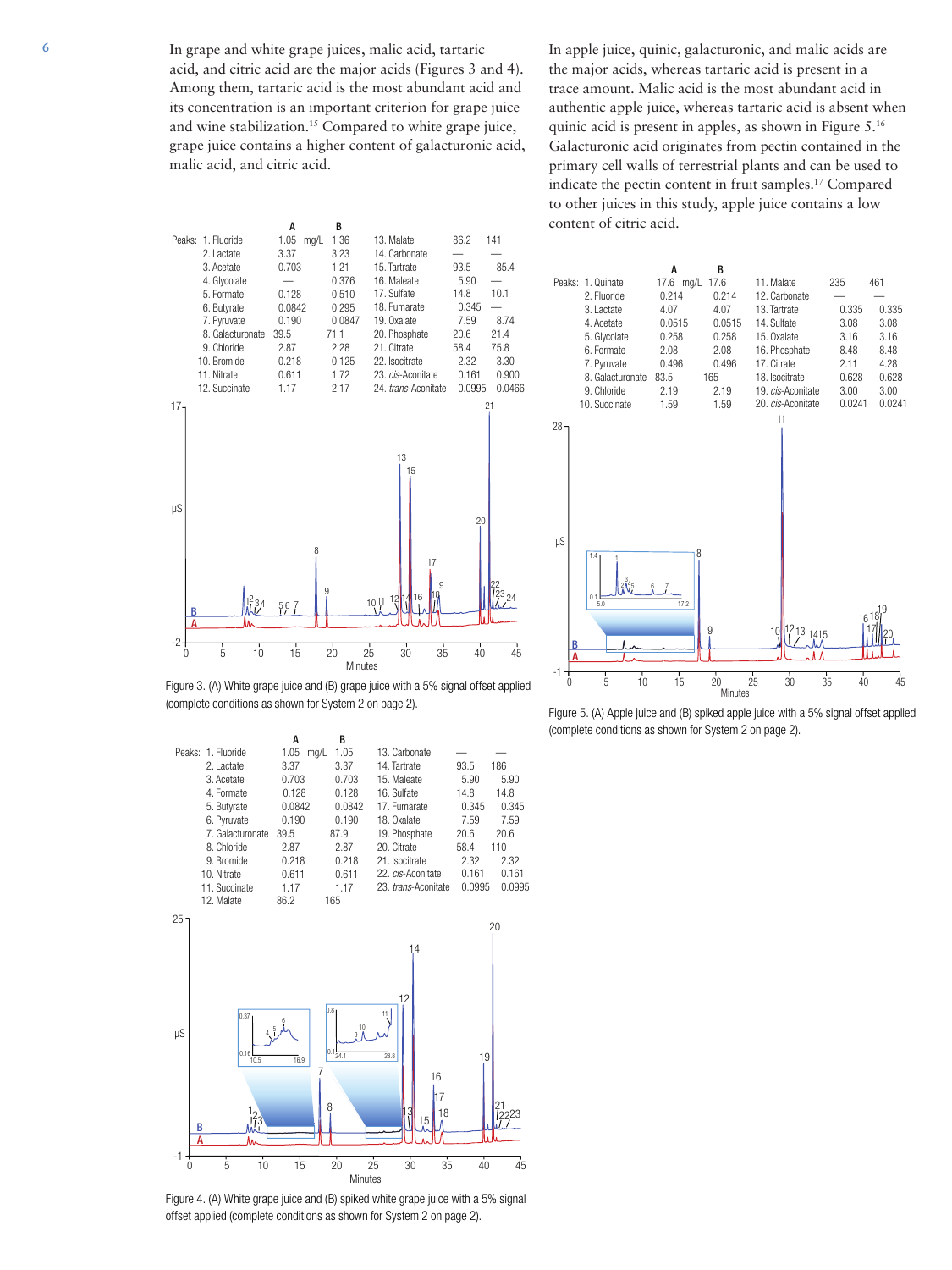that originate from the grape (tartaric, malic, and citric acids) and those from the fermentation process (succinic, lactic, and acetic acids).15,18,19 Two dominant acids in wines are malic and tartaric acids, which are present in large quantities in ripe grapes and virtually determine the acidity of wines. As noted in Figures 6–8, the ratio of tartrate to malate in Merlot wine is significantly higher than in Chardonnay and White Zinfandel wines. In

For wine, a common differentiation is made between acids addition, the Merlot wine contains the lowest concentraaddition, the Merlot wine contains the lowest concentration of citric acid among the three wine samples, because citric acid is usually not added to red wines. Although lactic acid was found in relatively small quantities in the selected juice samples, these wine samples contain much larger concentrations of lactic acid, which originated from the microbial fermentation process.<sup>20</sup> Similarly, these wine samples contain a higher amount of succinic acid when compared to the juice samples, again due to fermentation.





10

14 15

16 17

12. Carbonate — — —<br>13. Tartrate 108 212 13. Tartrate 108 14. Maleate 12.8 12.8 15. Sulfate 16.2 16.2<br>16. Fumarate 0.134 2.20 16. Fumarate 0.134 17. Oxalate 0.335 0.335 18. Phosphate 27.5 27.5 19. Citrate 29.4 59.7 20. Isocitrate 2.31 2.31 21. *cis*-Aconitate 0.187 0.187

18

 $19$ 

 $20^{21}_{60}$ 

11 13

22. *trans*-Aconitate



Figure 7. (A) Chardonnay wine and (B) spiked Chardonnay wine with a 5% signal offset applied (complete conditions as shown for System 2 on page 2).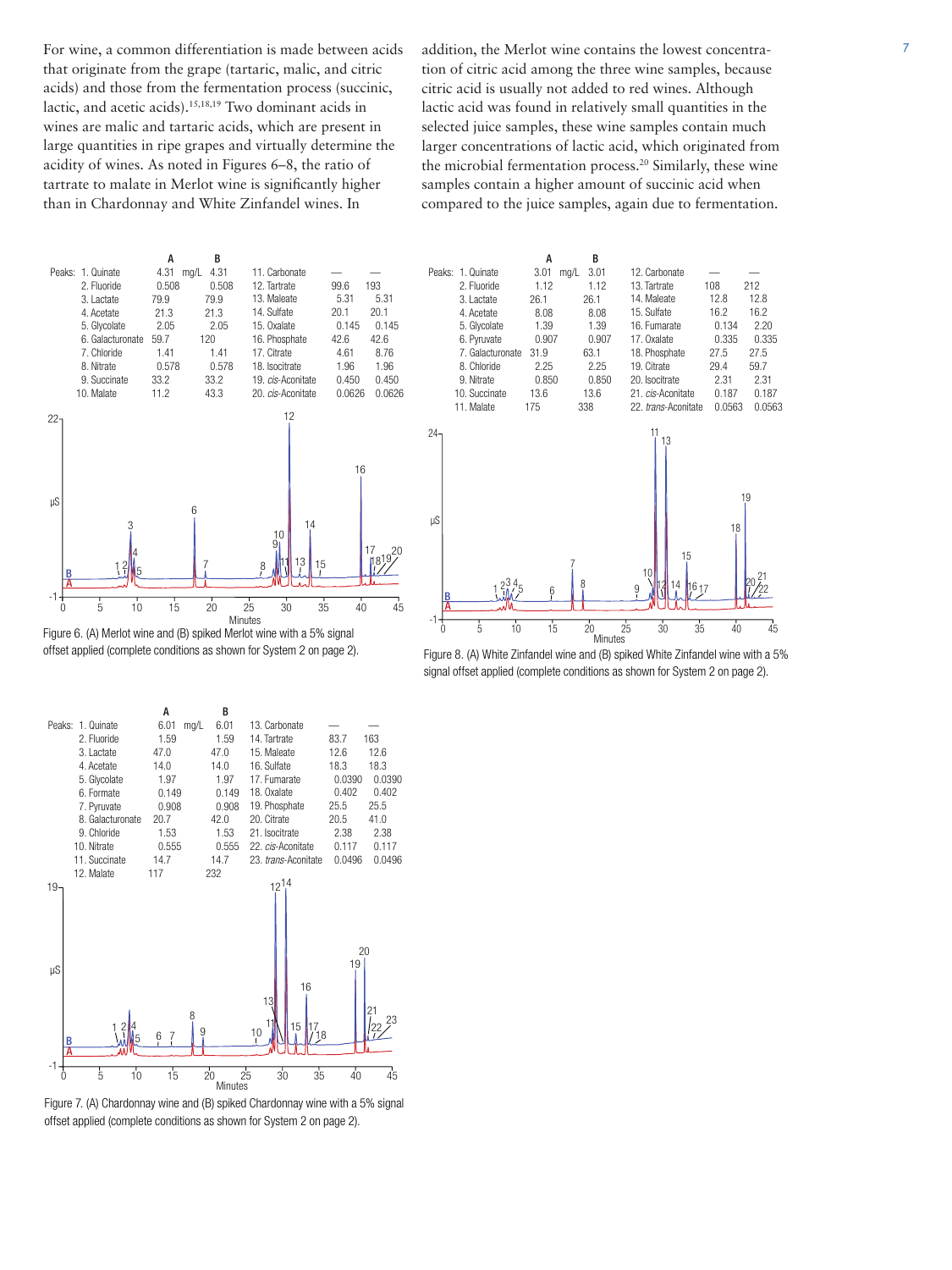8 Table 3. Recoveries of galacturonate, malate, tartrate, and citrate in selected fruit juices and wines.

|                    | <b>Galacturonate</b>   |                         |                              |                           | <b>Malate</b>          |                         |                        |                           |
|--------------------|------------------------|-------------------------|------------------------------|---------------------------|------------------------|-------------------------|------------------------|---------------------------|
| <b>Sample</b>      | <b>Found</b><br>(mg/L) | <b>Spiked</b><br>(mg/L) | Total <sup>'</sup><br>(mg/L) | <b>Recovery</b><br>$(\%)$ | <b>Found</b><br>(mg/L) | <b>Spiked</b><br>(mg/L) | <b>Total</b><br>(mg/L) | <b>Recovery</b><br>$(\%)$ |
| White Grape Juice  | 39.5                   | 45.0                    | 87.9                         | 108                       | 86.2                   | 85                      | 165                    | 92.4                      |
| Apple Juice        | 83.5                   | 83.0                    | 165                          | 98.2                      | 235                    | 235                     | 461                    | 96.1                      |
| Merlot             | 59.7                   | 60.0                    | 120                          | $100 -$                   | 11.2                   | 30                      | 43.3                   | 107                       |
| Chardonnay         | 20.7                   | 20.0                    | 42                           | 107                       | 117                    | 115                     | 232                    | 100                       |
| White<br>Zinfandel | 31.9                   | 32.0                    | 63.1                         | 97.6                      | 175                    | 175                     | 338                    | 93.2                      |

|                    | <b>Tartrate</b>        |                         |                        |                           | <b>Citrate</b>         |                         |                        |                           |
|--------------------|------------------------|-------------------------|------------------------|---------------------------|------------------------|-------------------------|------------------------|---------------------------|
| <b>Sample</b>      | <b>Found</b><br>(mg/L) | <b>Spiked</b><br>(mg/L) | <b>Total</b><br>(mg/L) | <b>Recovery</b><br>$(\%)$ | <b>Found</b><br>(mg/L) | <b>Spiked</b><br>(mg/L) | <b>Total</b><br>(mg/L) | <b>Recovery</b><br>$(\%)$ |
| White Grape        | 93.5                   | 90.0                    | 186                    | 103                       | 58.4                   | 55.0                    | 110                    | 94.1                      |
| Apple Juice        | < 0.2                  |                         |                        |                           | 2.11                   | 2.00                    | 4.28                   | 109                       |
| Merlot             | 99.6                   | 95.0                    | 193                    | 98.4                      | 4.61                   | 4.00                    | 8.76                   | 104                       |
| Chardonnary        | 83.7                   | 80.0                    | 163                    | 99.1                      | 20.5                   | 20.0                    | 41.0                   | 102                       |
| White<br>Zinfandel | 108                    | 107                     | 212                    | 97.5                      | 29.4                   | 30.0                    | 59.7                   | 101                       |

Note the higher resolving power of the Dionex IonPac AS11-HC-4 µm column set over the Dionex IonPac AS11-HC column set in separating 30 anions in the standard mixture (Figure 1). The superior performance of the Dionex IonPac AS11-HC-4 µm column set is also shown through the comparison of anion separations in fruit juices and wines described in older Dionex Application Notes (ANs), such as AN 143 and AN 273. Considering the slight variations in composition of the fruit juice and wine samples studied in AN 143 and AN 273, the characteristic profiles of the selected samples (such as apple juice, grape juice, red wine, and white wine) show general similarities between the previous studies and this study.

Compared to AN 143, better signal-to-noise (S/N) ratios for various organic acids are observed in the chromatograms of the apple and grape juices presented in this work as a result of higher-efficiency peaks.<sup>21</sup> In AN 273, the anions in wine samples were separated on a Thermo Scientific™ Dionex™ OmniPac™ PAX-100 column with slightly different column selectivity. This column was chosen because poor separations were observed among acetate, shikimate, and lactate and between succinate and malate using the Dionex IonPac AS11-HC column set, even with the aid of organic solvent elution.<sup>22</sup> In this study, acetate, lactate, succinate, and malate peaks are nearly baseline resolved and more anions are observed in the chromatograms here, likely the result of higher peak capacity delivered by the Dionex IonPac AS11-HC-4 µm column set.

Table 4. Precisions of peak area and retention time for galacturonate, malate, tartrate, and citrate.

| <b>Analyte</b> | <b>Peak Area RSD</b> | <b>Retention Time RSD</b> |
|----------------|----------------------|---------------------------|
| Galacturonate  | 3.75                 | 0.04                      |
| Malate         | 1.67                 | 0.01                      |
| Tartrate       | 2.69                 | 0.01                      |
| Citrate        | 4 03                 | N N1                      |

#### **Sample Accuracy and Precision**

To validate the determination of galacturonate, malate, tartrate, and citrate in the juices and wines, the selected samples were spiked with known amounts of standards at ~100% of the native concentrations. The recoveries of galacturonate, malate, tartrate, and citrate were in the range of 97.6–107%, 92.4–107%, 97.5–103%, and 94.1–109%, respectively. The results obtained from the recovery study are summarized in Table 3. Figures 4–8 show an overlay of the spiked and unspiked samples of white grape juice, apple juice, Merlot wine, Chardonnay wine, and White Zinfandel wine, respectively.

Precision of the method was evaluated with five injections of a standard mixture containing 0.2 mg/L each of galacturonate, malate, tartrate, and citrate. The retention time RSDs and peak area RSDs of the four analytes are within 4% and 0.04% respectively (Table 4), indicating excellent method precision.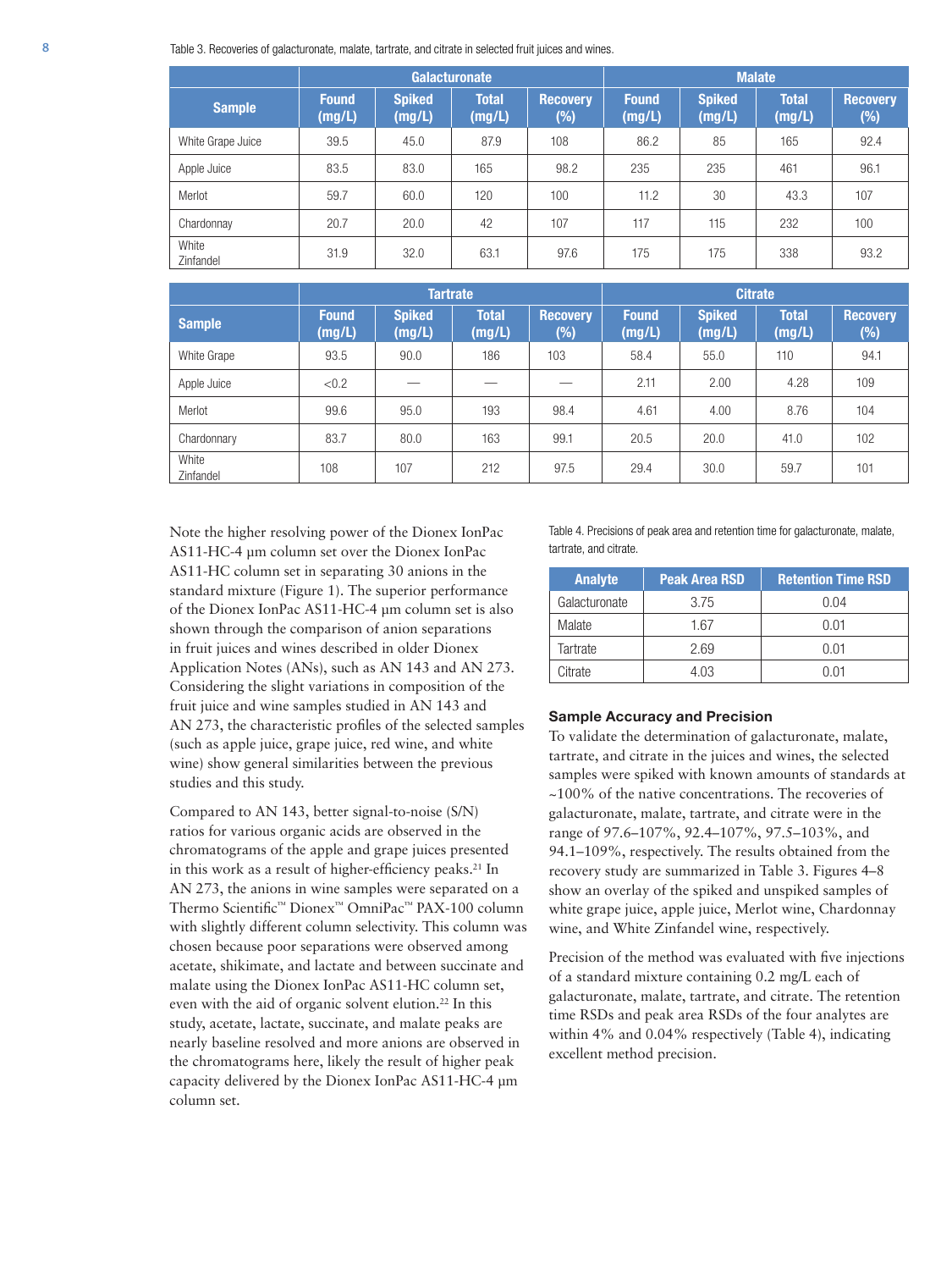# **Conclusion**

This study presents the characterization of ionic composition profiles in fruit juices and wines and the determination of organic acids in a selection of juice and wine samples. The separation of 30 anions on the Dionex IonPac AS11-HC (9 µm) and the Dionex IonPac AS11-HC-4 µm column sets are compared. The Dionex IonPac AS11-HC-4 µm column set offers superior resolving power for separation of the target anions. The suppressed conductivity detection offers high sensitivity for the anions, including various organic acids—even those present at low concentrations. The specificity and sensitivity of this method allow simple sample treatments without complex procedures such as extraction and/or derivatization. In addition, the recovery study shows good accuracy of the method. The electrolytically generated high-purity KOH and precise delivery of CH<sub>3</sub>OH through the proportioning valve ensure good peak area and retention time precisions.

### **References**

- 1. Mato, I.; Suárez-Luque, S.; Huidobro, J. F. A Review of the Analytical Methods to Determine Organic Acids in Grape Juices and Wines. *Food Res. Int.* **2005**, *38*, 1175–1188.
- 2. Ehling, S.; Cole, S. Analysis of Organic Acids in Fruit Juices by Liquid Chromatography-Mass Spectrometry: An Enhanced Tool for Authenticity Testing. *J. Agric. Food Chem*. **2011**, *59*, 2229–2234.
- 3. Kiss, J.; Sass-Kiss, A. Protection of Originality of Tokaji Aszú: Amines and Organic Acids in Botrytized Wines by High-Performance Liquid Chromatography. *J. Agric. Food Chem*. **2005**, *53*, 10042–10050.
- 4. Hajós, P.; Nagy, L. Retention Behaviors and Separation of Carboxylic Acids by Ion-Exchange Chromatography. *J. Chromatogr., B: Anal. Technol. Biomed Life Sci.* **1998**, *717*, 27–38.
- 5. Masson, P. Influence of Organic Solvents in the Mobile Phase on the Determination of Carboxylic Acids and Inorganic Anions in Grape Juice by Ion Chromatography. *J. Chromatogr., A* **2000**, *881*, 387–394.
- 6. Martin, C.; Coyne, J.; Carta, G. Properties and Performance of Novel High-Resolution/High-Permeability Ion-Exchange Media for Protein Chromatography. *J. Chromatogr., A* **2005**, *1069*, 43–52.
- 7. Brinkmann, T.; Specht, C. H.; Frimmel, F. H. Non-Linear Calibration Functions in Ion Chromatography with Suppressed Conductivity Detection Using Hydroxide Eluents. *J. Chromatogr., A* **2002**, *957*, 99–109.
- 8. Tezcan, F.; Gültekin-Özgüven, M.; Diken, T.; Özçelik, B.; Erim, F. B. Antioxidant Activity and Total Phenolic, Organic Acid and Sugar Content in Commercial Pomegranate Juices. *Food Chem*. **2009**, *115*, 873–877.
- 9. Krueger, D. A. Composition of Pomegranate Juice. *J. AOAC. Int.* **2012**, *95*, 163–168.
- 10. Poyrazoglu, E.; Gökmen, V.; Artk, N. Organic Acids and Phenolic Compounds in Pomegranates (*Punica granatum L.*) Grown in Turkey. *J. Food Compos. Anal*. **2002**, *15*, 567–575.
- 11. Gil, M. I.; Tomás-Barberán, F. A.; Hess-Pierce, B.; Holcroft, D. M.; Kader, A. A. Antioxidant Activity of Pomegranate Juice and Its Relationship with Phenolic Composition and Processing. *J. Agric. Food Chem.* **2000**, *48*, 4581–4589.
- 12. Gundogdu, M.; Yilmaz, H. Organic Acid, Phenolic Profile and Antioxidant Capacities of Pomegranate (*Punica granatum L.*) Cultivars and Selected Genotypes. *Scientia Horticulturae* (*Amsterdam, Netherlands*) **2012**, *143*, 38–42.
- 13. Wallrauch, S.; Greiner, G. Differentiation of Juices from Wild and Cultured Blueberries. *Fluessiges Obst.* **2005**, *72*, 14–17.
- 14. Jensen, H. D.; Krogfelt, K. A.; Cornett, C.; Hansen, S. H.; Christensen, S. B. Hydrophilic Carboxylic Acids and Iridoid Glycosides in the Juice of American and European Cranberries (*Vaccinium macrocarpon* and *V. oxycoccos*), Lingonberries (*V. vitis-idaea*), and Blueberries (*V. myrtillus*). *J. Agric. Food Chem*. **2002**, *50*, 6871–6874.